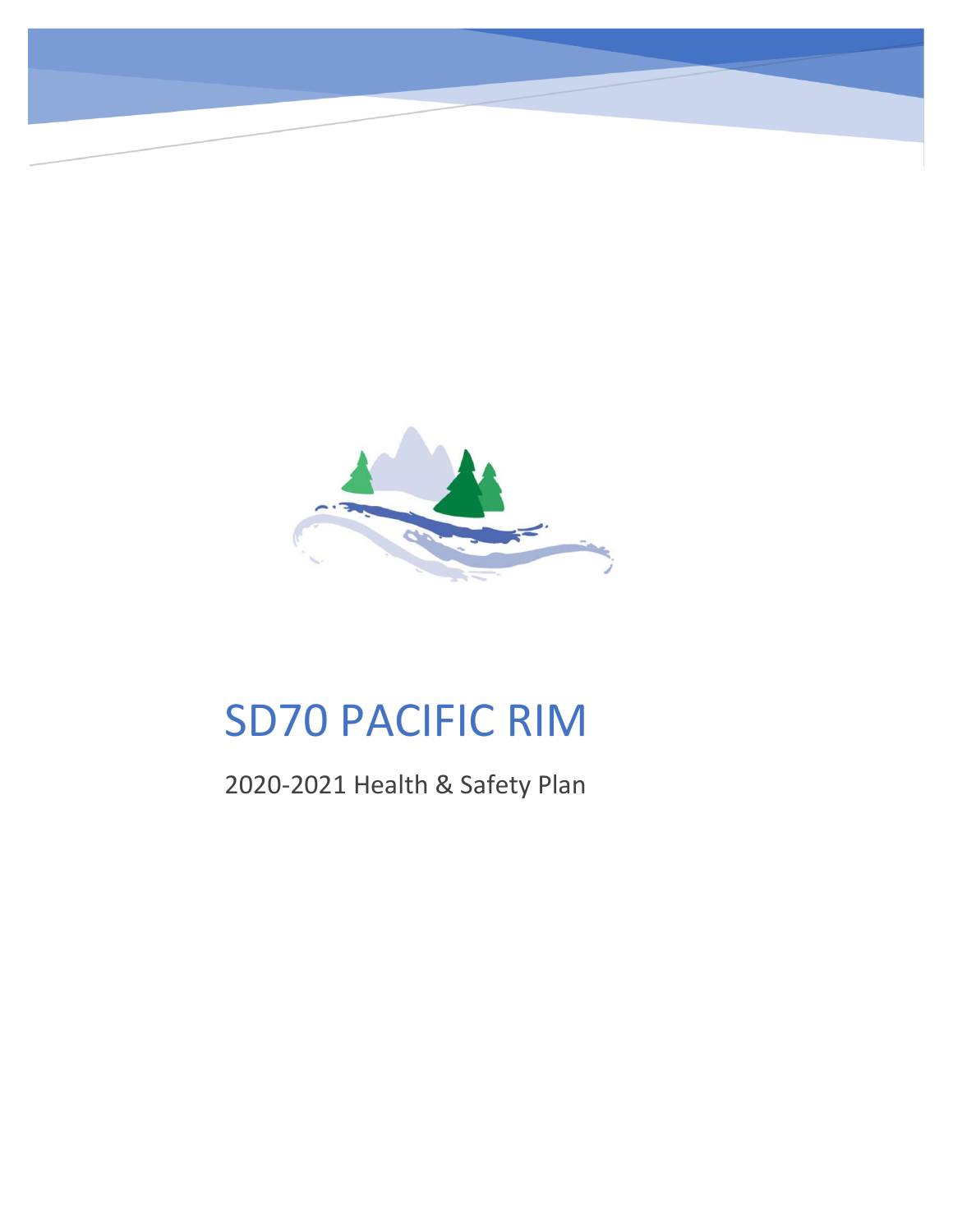# Contents

| 1.1 |  |
|-----|--|
| 1.2 |  |
| 2.  |  |
| 2.1 |  |
| 2.2 |  |
|     |  |
| 3.1 |  |
| 3.2 |  |
| 3.3 |  |
| 3.4 |  |
| 3.5 |  |
| 4.  |  |
| 5.  |  |
| 5.1 |  |
| 5.2 |  |
| 5.3 |  |
| 5.4 |  |
| 6.  |  |
| 7.  |  |
| 7.1 |  |
| 7.2 |  |
| 7.3 |  |
| 8.  |  |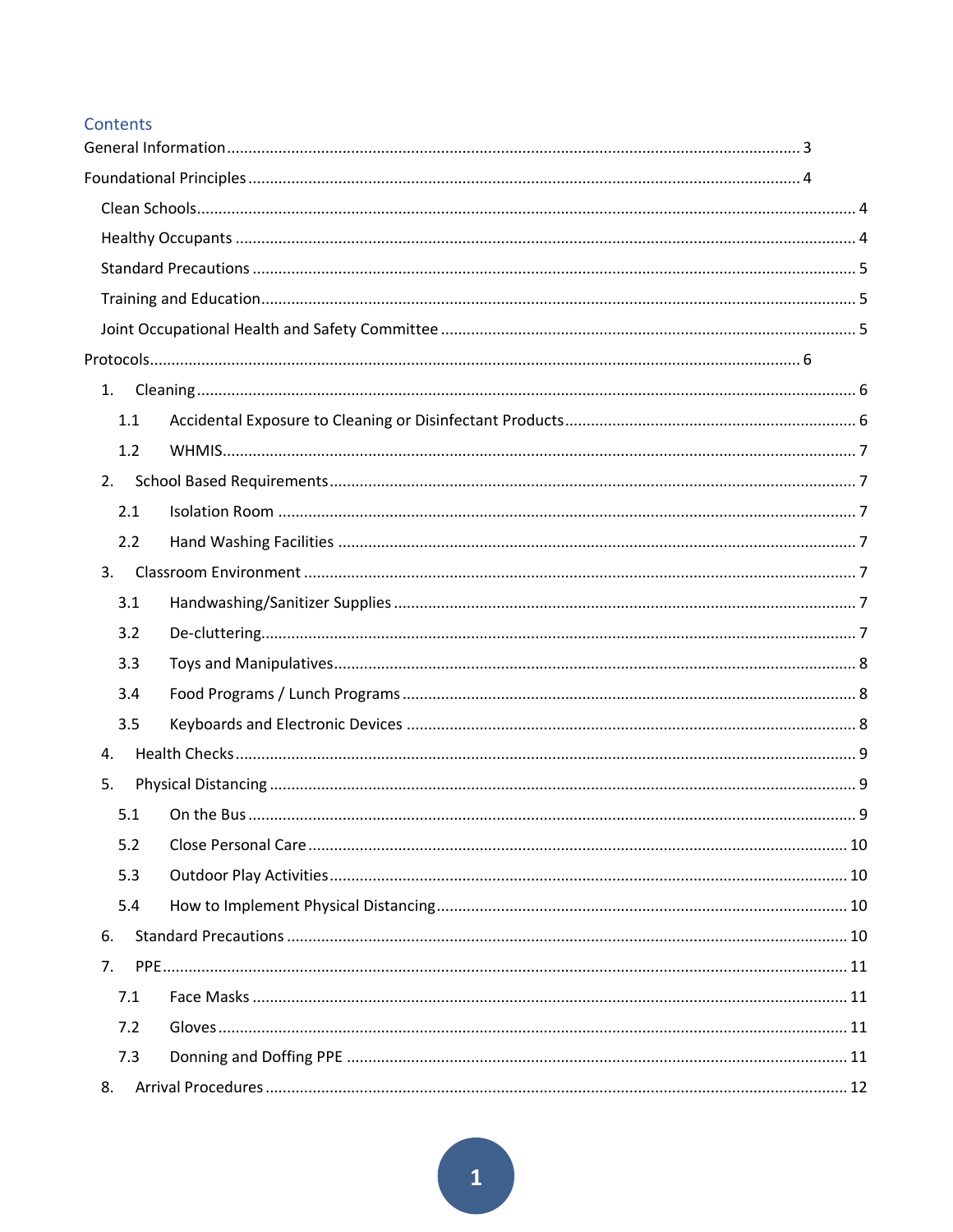| 8.1 |  |
|-----|--|
| 8.2 |  |
| 9.  |  |
| 9.1 |  |
| 9.2 |  |
| 9.3 |  |
| 9.4 |  |
| 9.5 |  |
| 10. |  |
| 11. |  |
| 12. |  |
|     |  |
|     |  |
|     |  |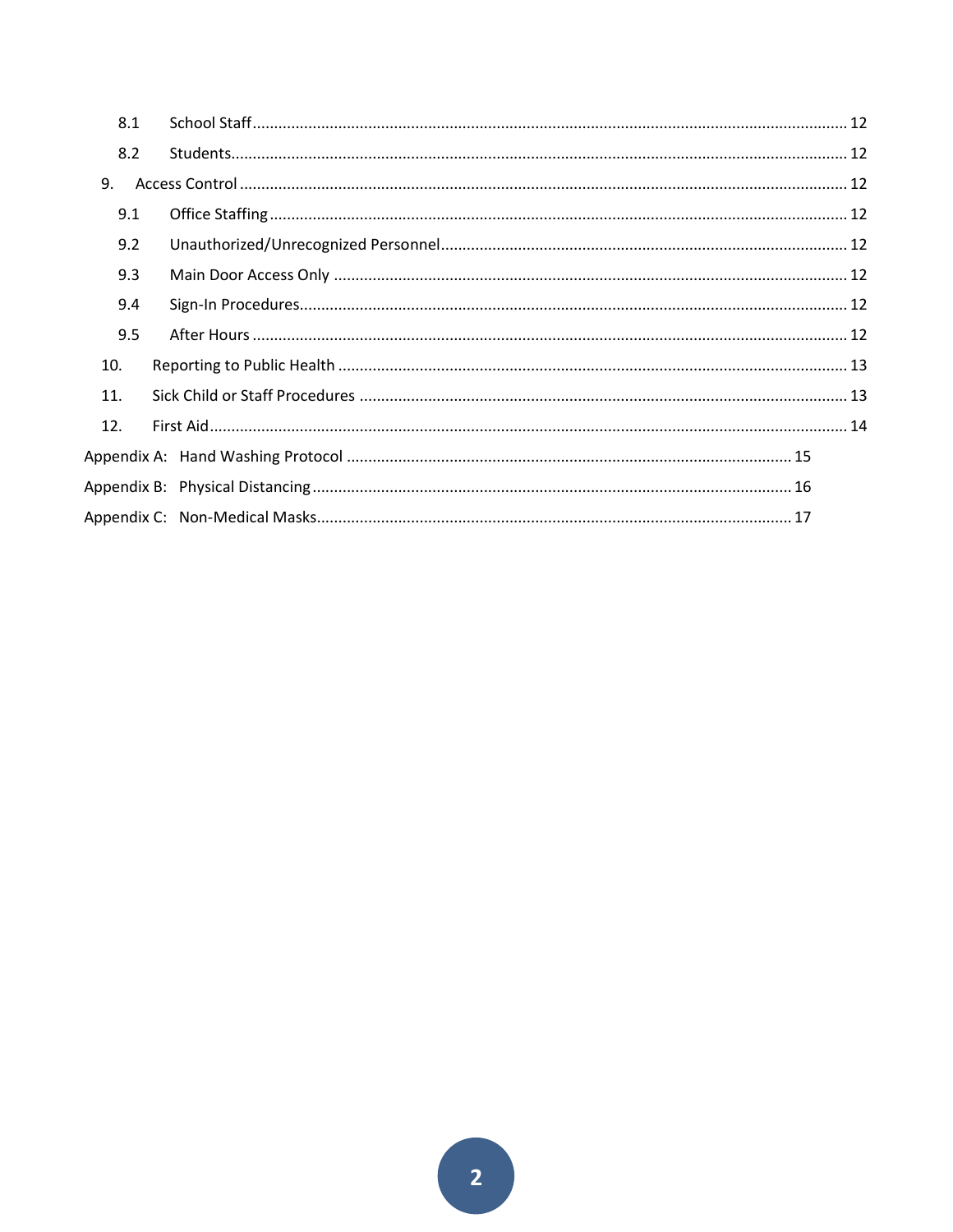# <span id="page-3-0"></span>General Information

As information on COVID-19 illness is evolving, up-to-date information can be found on the following websites:

# **BC Centre for Disease Control:**

[Provincial COVID-19 Health and Safety Guidelines for K-12 Setting](https://www2.gov.bc.ca/assets/gov/education/administration/kindergarten-to-grade-12/safe-caring-orderly/k-12-covid-19-health-safety-guidlines.pdf)

#### **WorkSafe BC:**

[Education \(K-12\): Protocols for Returning to Operation](https://www.worksafebc.com/en/about-us/covid-19-updates/covid-19-returning-safe-operation/education)

**BC Ministry of Education:**

[Operational Guidelines for School Districts and Independent Schools](https://www2.gov.bc.ca/gov/content/education-training/k-12/administration/program-management/safe-caring-and-orderly-schools/planning-framework)

**School District 70:**

[SD70 Home Page](https://www.sd70.bc.ca/)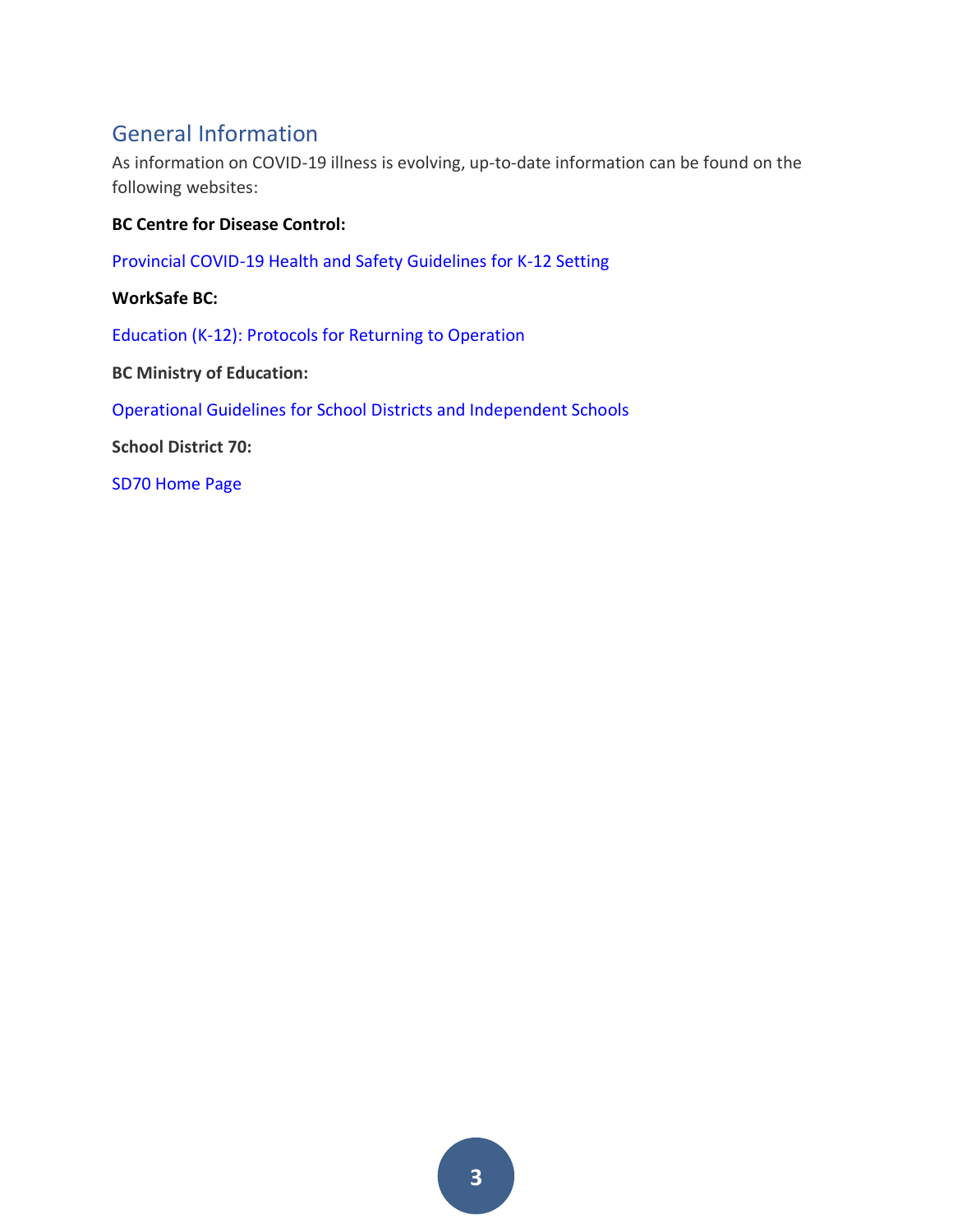# <span id="page-4-0"></span>Foundational Principles

# <span id="page-4-1"></span>**Clean Schools**

The following frequency guidelines will be adhered to:

- General cleaning and disinfecting will occur daily during the evening
- Additional touch-point cleaning and disinfecting will occur daily during school hours
- All staff implement ongoing, informal cleaning/disinfection of high touch areas in their work areas

#### <span id="page-4-2"></span>**Healthy Occupants**

- All students and staff who have symptoms of COVID-19 **OR** travelled outside Canada in the last 14 days **OR** were identified as a close contact of a confirmed case or outbreak must stay home and contact 8-1-1 for direction. Students must contact their school, staff must contact their supervisor
- Parents and caregivers must assess their child daily for symptoms of common cold, influenza, COVID-19, or other infectious respiratory disease before sending them to school or the bus. A student may still receive in-person instruction if another person in their home has symptoms of common cold, influenza, COVID-19, or other infectious respiratory diseases if they remain asymptomatic
- Staff must assess themselves daily for symptoms of common cold, influenza, or COVID-19 prior to entering the school
- School Administrators must ensure school staff are aware of their responsibility to assess themselves daily for symptoms of common cold, influenza, COVID-19 or other infectious respiratory disease prior to entering the school
- School Administrators must clearly communicate with parents and caregivers their responsibility to assess their children daily before sending them back to school or on a bus
- Establish procedures for students and staff who become sick while at school to be sent home as soon as possible.
- Staff and students who are ill should not be permitted to attend school until authorized by the Health Authority
- Those unsure if they or a student should self-isolate are directed to use the BC COVID-19 Self-Assessment Tool. If concerned, they can be advised to contact 8-1-1 or the local public health unit to seek further input
- They can also be advised to contact a family physician or nurse practitioner to be assessed for COVID-19 and other infectious respiratory diseases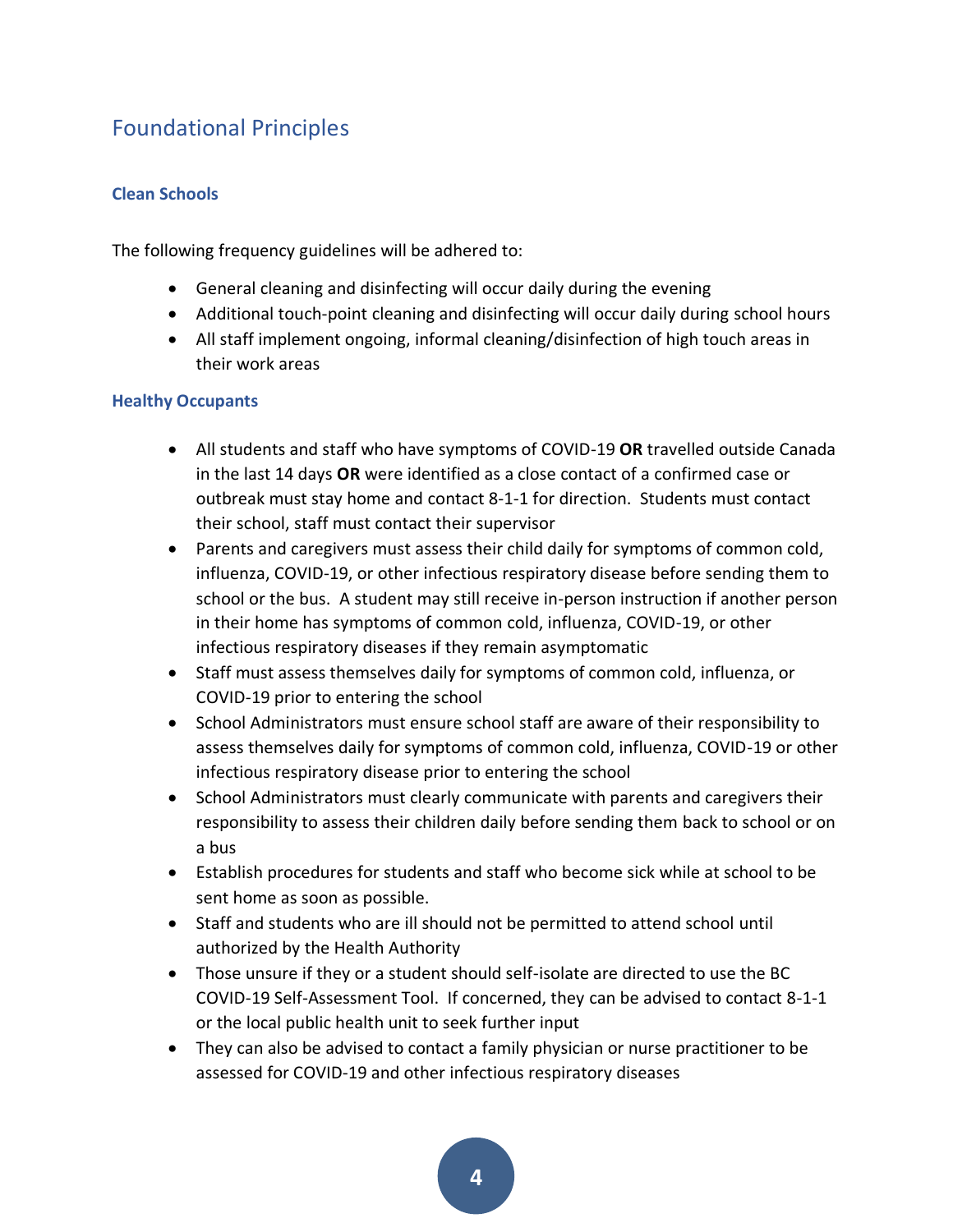- There is no role for screening students or staff for symptoms, checking temperatures, or COVID-19 testing. Such activities are reserved for health care professionals
- Staff and students must go home if sick
- In the event of onset of student illness, staff must follow the *Sick Child or Staff Procedures* in Section 11
- Access to the school by non-school district personnel including parents, contractors and visitors is discouraged and, where required, pre-approval from the principal is required along with the placement of restrictions on which areas of the school which may be accessed

# <span id="page-5-0"></span>**Standard Precautions**

School Administrators will check in with staff daily to provide new information and review concerns. School Administrators will keep records of reports of exposure and First Aid incidents related to COVID-19.

All staff and students must follow standard COVID-19 precautions:

- Physical Distancing
- Hand Hygiene
- Respiratory Etiquette
- Wearing Masks (SD to provide)
- Adhere to posted occupancy limits

# <span id="page-5-1"></span>**Training and Education**

All school district personnel are required to:

- Review this document and all periodic updates/notices as distributed by the district
- Participate in any training or education sessions as required to operationalize this protocol

School Administrators are required to keep records of instruction and training provided regarding COVID-19

# <span id="page-5-2"></span>**Joint Occupational Health and Safety Committee**

In accordance with the general requirements of Section 36 [of the Workers Compensation Act](https://www.worksafebc.com/en/law-policy/occupational-health-safety/searchable-ohs-regulation/workers-compensation-act/part-2-occupational-health-and-safety#SectionNumber:Part2Div5Sec36) the Joint Occupational Health and Safety Committee members at each location have a responsibility to thoroughly familiarize themselves with the content and requirements of this document and consult with workers and inspect the workplace.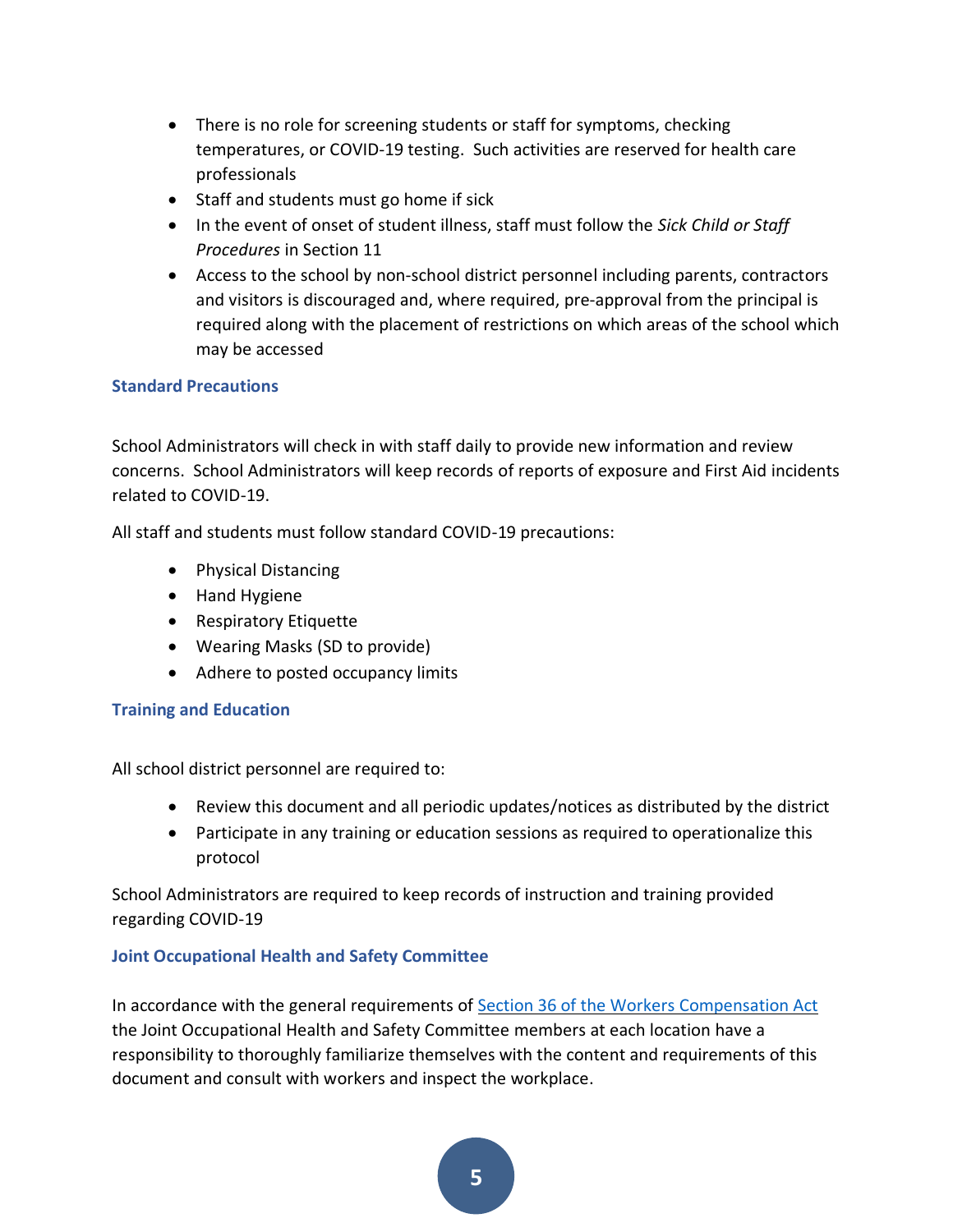# <span id="page-6-0"></span>Protocols

# <span id="page-6-1"></span>1. Cleaning

- All schools will have daytime custodial support to implement ongoing touch-point cleaning during instructional hours
- Custodial staff will ensure ongoing top-up of hand washing supplies and alcoholbased sanitizer
- Custodial staff will inform the Custodial Supervisor, well in advance, if hand washing, alcohol-based sanitizer stock begins to run low
- All staff will implement ongoing, informal, cleaning and disinfecting of their workspaces

• Custodial services will provide readily accessible spray bottles with approved and properly mixed disinfectant and cleaning wipes and or paper towels for this purpose

• Custodians will implement "terminal cleaning", where required, under the direction of the Custodial Supervisor or the Director of Operations in the event of a confirmed case of COVID-19 in the school. If the school's "Isolation Room" has been used custodial staff will, as a last step in the



terminal cleaning process, remove and clean the sign posted on the exterior of the door and place it in an obvious location inside the room, ready for use should the room be required again

- Maintenance and Grounds staff must keep shared vehicles clean and sanitized daily. Sanitation can be affected using alcohol-based hand sanitizer and paper towels or pre-mixed, approved disinfectant sprayer (available from the Custodial Supervisor) and paper towels. All high touch areas must be sanitized daily including shared tools and shared equipment
- Transportation staff must sanitize buses/vans at the conclusion of their AM and PM sessions

# <span id="page-6-2"></span>1.1 Accidental Exposure to Cleaning or Disinfectant Products

If you or someone you know has been exposed to a disinfectant or sanitizer, do the following first aid measures and call the [Poison Control Centre](http://www.dpic.org/) at 1-800-567- 891

- Inhalation: ventilate the area and seek fresh air
- Eye exposure: flush eyes with water for 15 minutes
- Skin exposure: flush skin with water for 5 minutes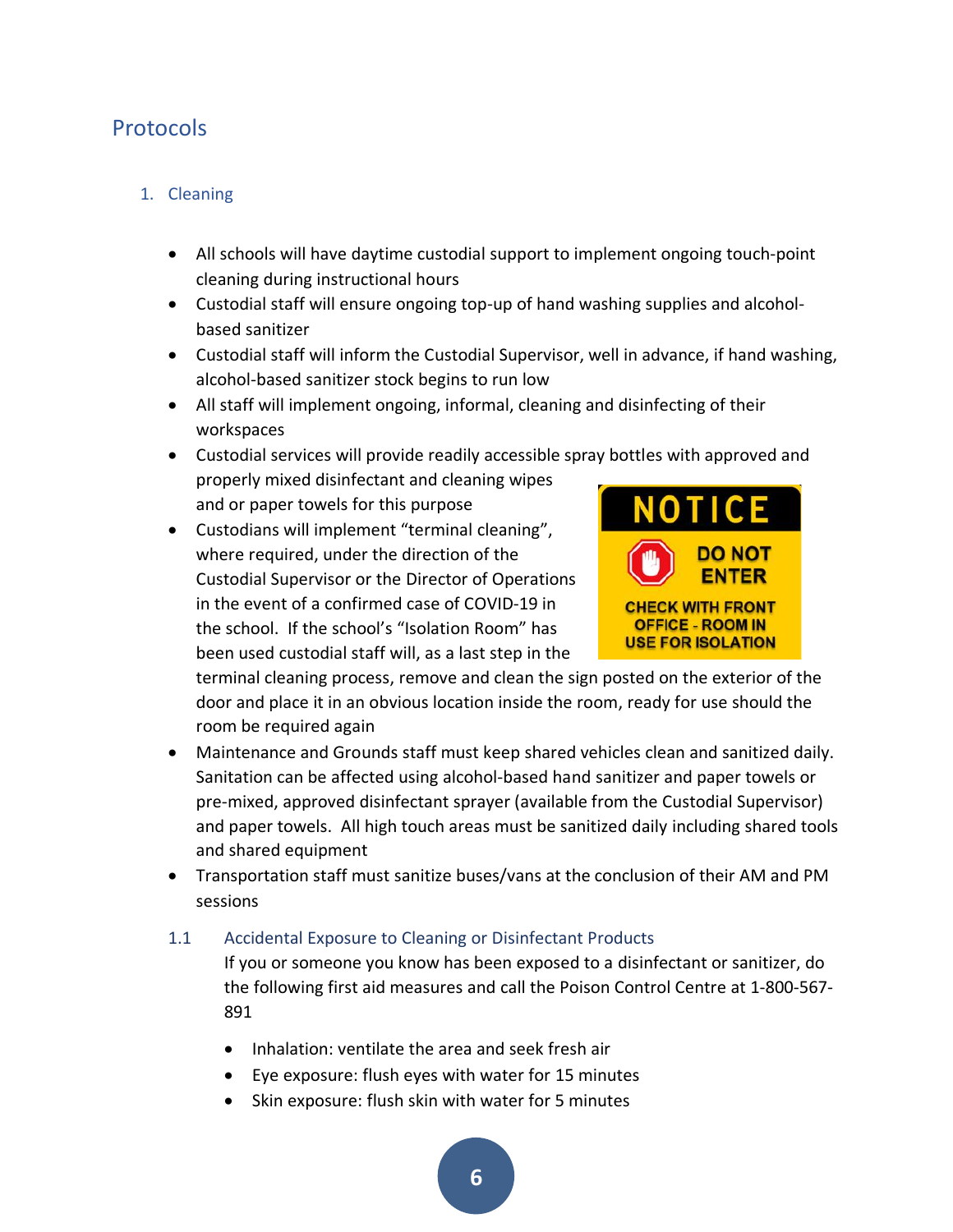- <span id="page-7-0"></span>1.2 WHMIS
	- All disinfectants, detergents, hand sanitizers must be safely stored out of reach of children
	- Soap and water are the preferred method of sanitizing hands in the childcare areas. Hand sanitizers should only be used with children under the direct control of supervising staff
	- All chemicals must be properly labelled in accordance with WHMIS requirements

#### <span id="page-7-1"></span>2. School Based Requirements

#### <span id="page-7-2"></span>2.1 Isolation Room

- Principals will select a room with a door that can be used for isolating a sick child while awaiting parental/caregiver pick-up.
- The selected area will, ideally, have a sink with hot and cold running water and handwashing supplies. As a minimum it will be supplied with a hand sanitization, waste receptacle and tissues.
- The room must have an "Isolation" sign (see Section 1 above) that can be posted while the room is in use.
- The selected Isolation Room location must not impede the timely provision of school first aid services.

# <span id="page-7-3"></span>2.2 Hand Washing Facilities

• Existing hand washing sinks will be provided with soap. If no sink is available hand sanitizer will be provided.

# <span id="page-7-5"></span><span id="page-7-4"></span>3. Classroom Environment

# 3.1 Handwashing/Sanitizer Supplies

- Monitor soap, sanitizer and towel supplies. Alert your Administrator if you need supplies replenished
- At a minimum, a conveniently located, wall-mounted hand sanitizer station must be provided, or a pump/squeeze bottle of hand sanitizer located in direct proximity to the commonly used entrance/exit door

# <span id="page-7-6"></span>3.2 De-cluttering

- Classroom staff will de-clutter classrooms to facilitate effective and efficient cleaning
- Desktops and counter surfaces must be kept clear to facilitate disinfection throughout the day and allow for nightly custodial cleaning/disinfection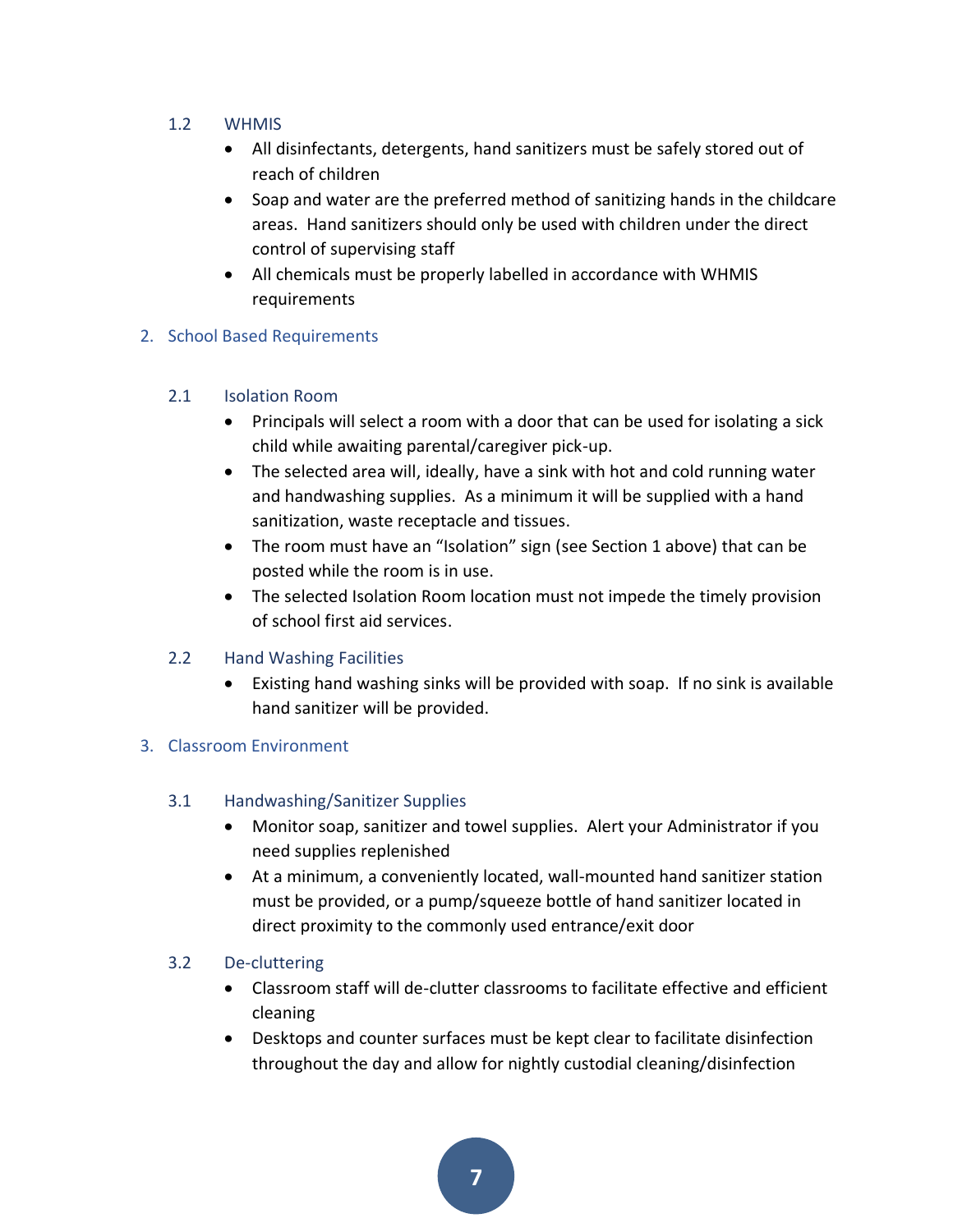- Teaching staff will direct students to take home any unnecessary personal items and keep their desks clean and uncluttered
- Desks or tables should be arranged in a fashion to minimize physical contact

#### <span id="page-8-0"></span>3.3 Toys and Manipulatives

- The use of Toys and manipulatives will be minimized
- Only items which can be readily disinfected will be selected to be used
- School staff will disinfect toys as required
- No plush toys

#### <span id="page-8-1"></span>3.4 Food Programs / Lunch Programs

In the case of food programs where food is prepared as part of learning and is consumed by students who prepared it, the following measures apply:

- Continue to follow normal food safety measures
- Foods area teachers will educate, direct and supervise students to ensure adequate cleaning and disinfection of equipment, supplies and tools before and after use

Foods area staff will use good hygiene practices. Staff and students should wash their hands:

- At the beginning and end of class
- Before and after handling food
- Before and after eating and drinking
- Whenever hands are visibly dirty

If food is prepared within or outside a school for consumption by people other than those that prepared it (Lunch/Breakfast Program), WorkSafeBC Restaurants, Cafes, Pubs, and Nightclubs: Protocols for Returning to Operation are to be implemented as appropriate and as relevant to the school setting, in addition to normally implemented food safety measures and requirements (e.g., Foodsafe trained staff, a food safety plan, etc.). Lunch Programs will provide food in individually packaged bags.

# <span id="page-8-2"></span>3.5 Keyboards and Electronic Devices

Mobile phones and other frequently touched electronics like tablets, remotes, keyboards, and mice can carry germs. These electronics should be cleaned and disinfected regularly according to manufacturer's recommendations.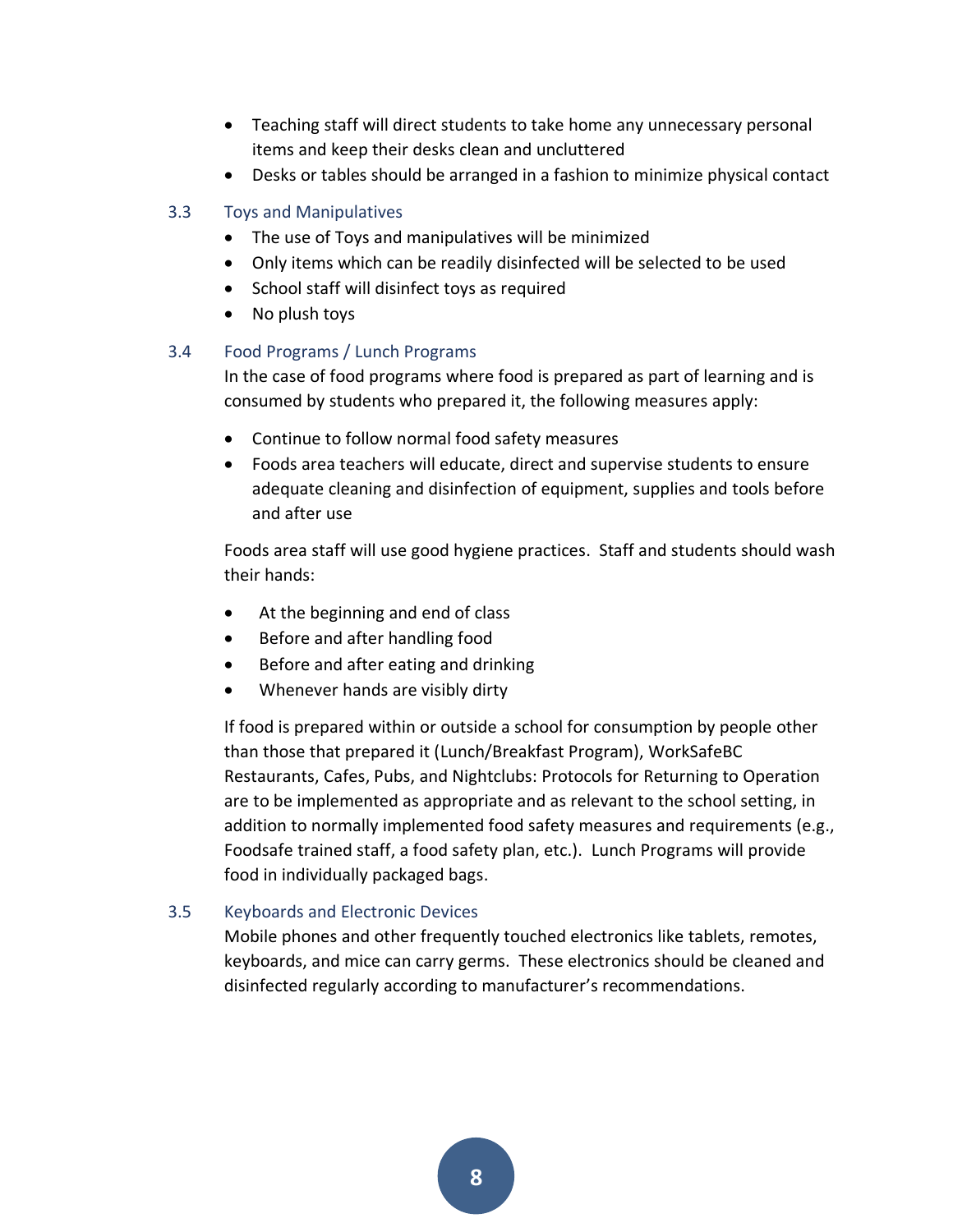#### <span id="page-9-0"></span>4. Health Checks

- Parents and caregivers must assess their child daily for symptoms of common cold, influenza, COVID-19, or other infectious respiratory disease before sending them to school or the bus
- Staff must assess themselves daily for symptoms of common cold, influenza, or COVID-19 prior to entering the school
- School Administrators must ensure school staff are aware of their responsibility to assess themselves daily for symptoms of common cold, influenza, COVID-19 or other infectious respiratory disease prior to entering the school

School Administrators must:

- Clearly communicate with parents and caregivers their responsibility to assess their children daily before sending them to school
- Establish procedures for students and staff who become sick while at school to be sent home as soon as possible

Staff and students who are ill should not be permitted to attend school. Those unsure of if they or a student should self-isolate should be directed to use the [BC](https://bc.thrive.health/)  [COVID-19 Self-Assessment Tool](https://bc.thrive.health/)

- If concerned, they can be advised to contact 8-1-1 or the local Public Health unit to seek further input
- They can also be advised to contact a family physician or nurse practitioner to be assessed for COVID-19 and other infectious respiratory diseases
- Students who are sick must inform their school, staff who are sick must inform their supervisor

There is no role for screening students or staff for symptoms, checking temperatures, or COVID-19 testing. Such activities are reserved for health care professionals

# <span id="page-9-1"></span>5. Physical Distancing

- <span id="page-9-2"></span>5.1 On the Bus
	- Secondary students are required to wear a non-medical mask while they are on the bus. There is no mask requirement for Elementary students while being bused. However, no student is required to wear a mask if they do not tolerate it
	- 2 students per seat maximum with an exception for 3 students per seat if they reside in the same household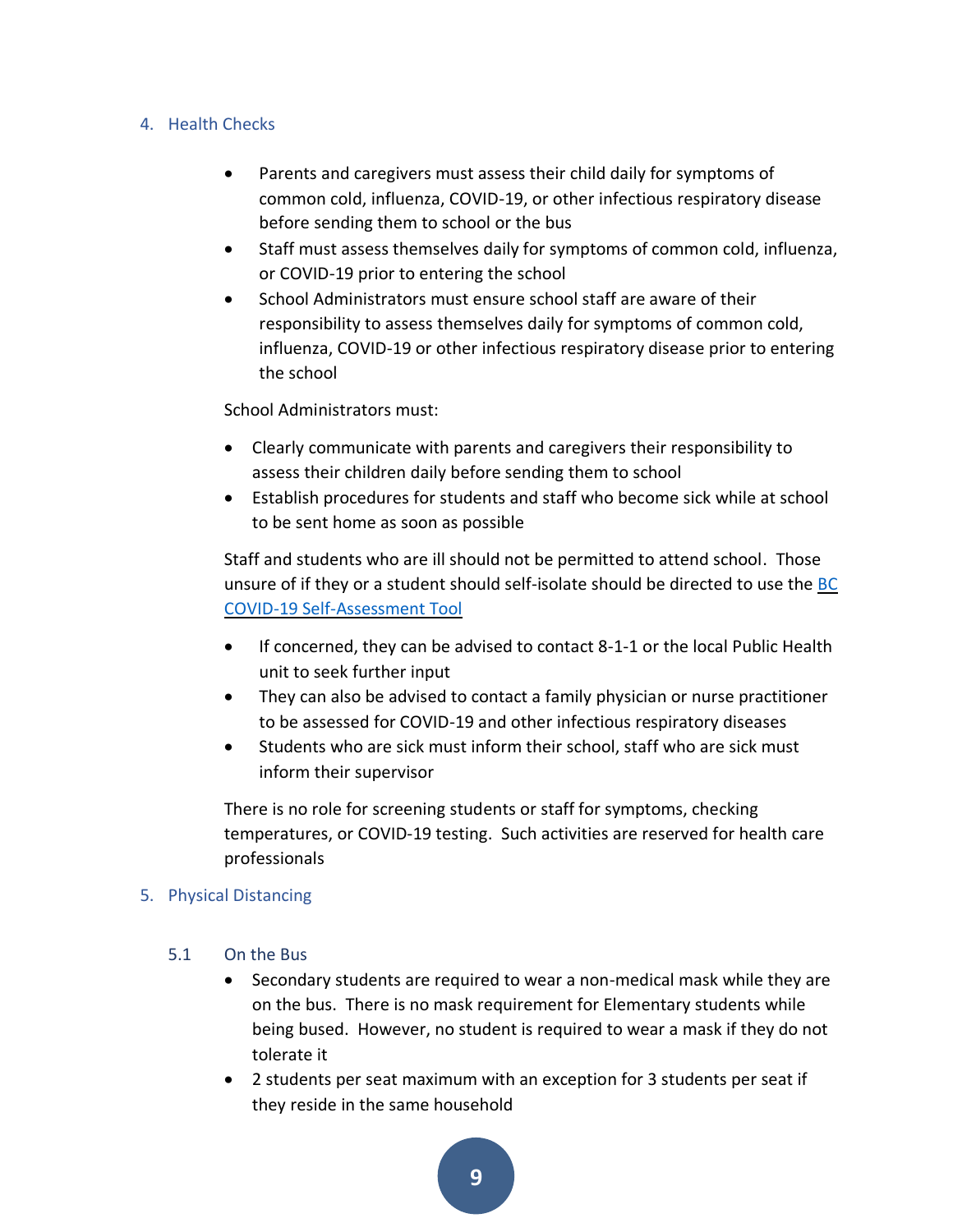- Bus drivers must disinfect high touch areas at the conclusion of their AM and PM sessions and implement ongoing good hand sanitizing practices
- Bus drivers should maximize natural ventilation on the bus by opening or partially opening selected widows, as weather conditions allow and maintain passenger comfort with additional heat
- Drivers should wear surgical masks and face shields in instances where Physical Distancing can not be maintained (i.e. while students are boarding the bus or while positioning wheelchairs or securing students restraints)
- Bus drivers must have ready access to hand sanitizer and appropriate lined waste receptacles

# <span id="page-10-0"></span>5.2 Close Personal Care

Managing students with complex behaviours, on a delegated care plan or experiencing a health emergency may require staff to be in close physical proximity with the student. When staff are in close proximity with a student within their cohort, PPE is not required beyond that used as a part of their normal personal care routine (e.g. gloves for toileting). Non-medical masks and face shields are required in situations where physical distance cannot be maintained with a person outside their cohort.

#### <span id="page-10-1"></span>5.3 Outdoor Play Activities

Teachers should endeavor to maximize outdoor play/instruction

#### <span id="page-10-2"></span>5.4 How to Implement Physical Distancing

- Avoiding close greetings like hugs or handshakes
- Help students learn about physical distancing
- Discourage any food or drink sharing
- Reinforce and remind students of the rule of 'hands to yourself'
- Traffic management with directional signage
- Physical barriers

#### <span id="page-10-3"></span>6. Standard Precautions

Proper hygiene can help reduce the risk of infection or spreading infection to others:

- Wash your hands often with soap and water for at least 20 seconds after using the washroom and when preparing food (see Appendix A)
- Use alcohol-based hand sanitizer if soap and water are not available
- When coughing or sneezing:
	- $\circ$  Cough or sneeze into a tissue or the bend of your arm, not your hand
	- o Dispose of any tissues you have used as soon as possible in a lined waste basket and wash your hands afterwards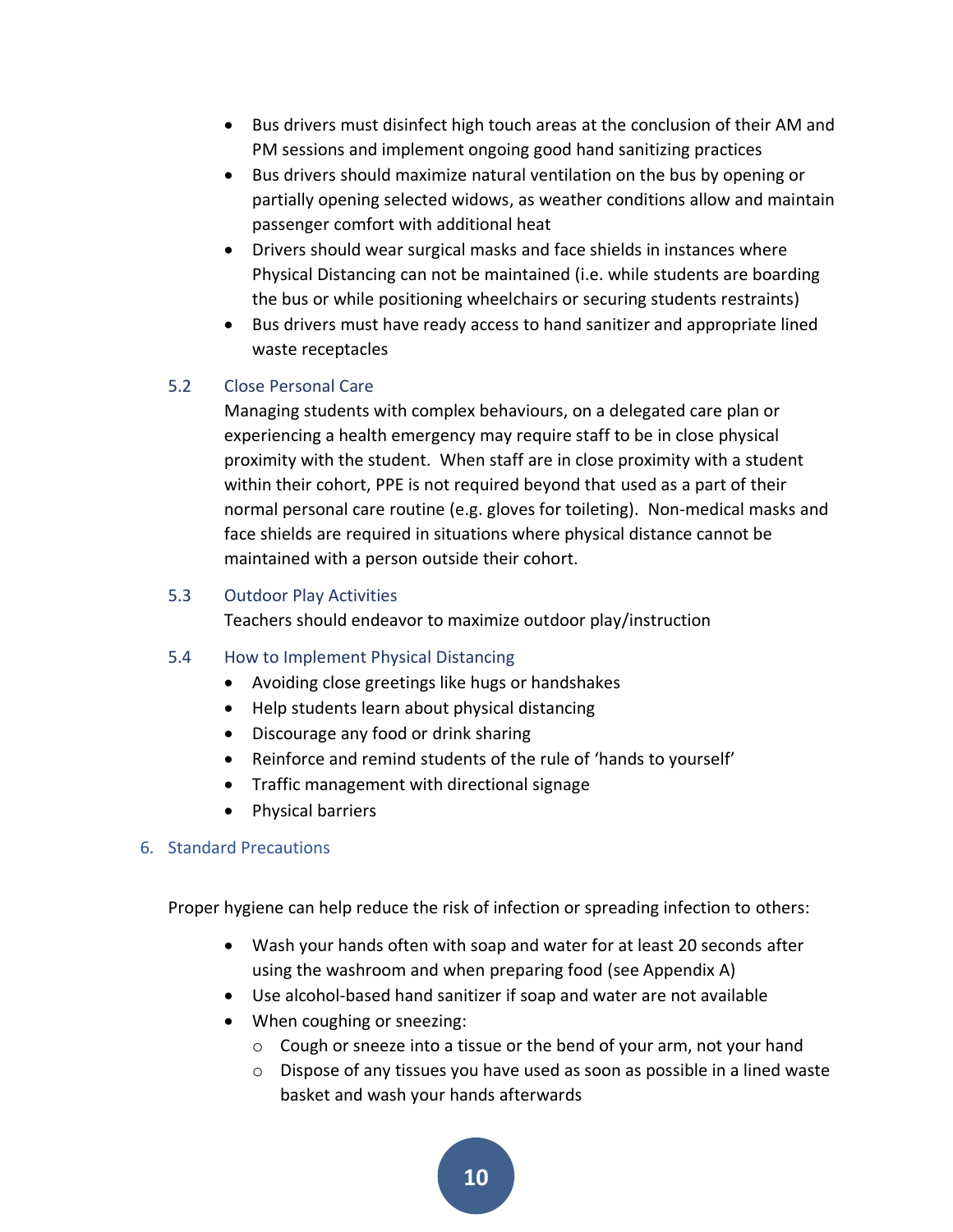- Avoid touching your eyes, nose, or mouth with unwashed hands
- Staff and students must practice physical distancing when outside their cohort

#### <span id="page-11-0"></span>7. PPE

#### <span id="page-11-1"></span>7.1 Face Masks

- District provided face masks will be required for Secondary staff and students in high traffic areas such as hallways, or any time outside their cohort whenever physical distancing cannot be maintained. For use and care of masks see Appendix C
- Masks must be used in situations where there is an incidence of a sick child, where close personal care is being provided

#### <span id="page-11-2"></span>7.2 Gloves

Gloves must be used by staff providing first aid, staff providing close personal care or custodians working with cleaning agents. Aside from these situations they are not recommended; good hand washing and sanitation practices are preferred.

#### <span id="page-11-3"></span>7.3 Donning and Doffing PPE

#### *7.3.1 Steps for putting on (donning) personal protective equipment*

- Gloves Clean all surfaces of hands and wrists
- Eye protection Place googles or face shield over face and eyes & adjust fit

# *7.3.2 Steps for taking off (doffing) personal protective equipment*

- Gloves (optional not recommended) remember, the outside of gloves are contaminated. Grasp palm area of one gloved hand and peel off first glove. Slide fingers of hand under other glove at wrist and peel off. Discard in regular waste
- Perform hand hygiene Clean all surfaces of hands and wrists



The outside of gloves are contaminated. Grasp palm area of one gloved hand and peel off first glove. Slide fingers of hand under other glove at wrist and peel off. Discard in regular waste bin.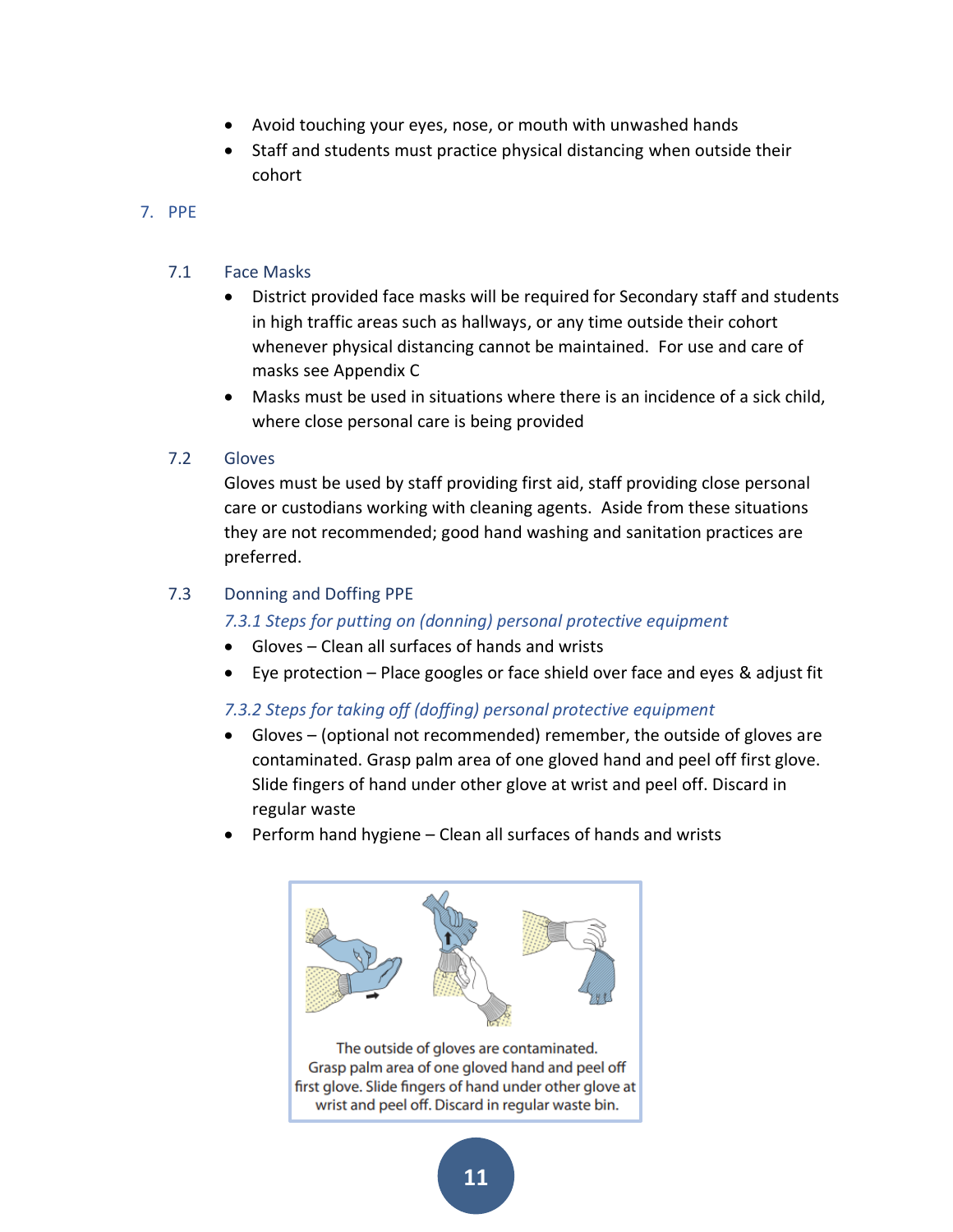#### <span id="page-12-0"></span>8. Arrival Procedures

#### <span id="page-12-1"></span>8.1 School Staff

- School staff should avoid congregating and socializing in groups
- Where possible physical distancing must be observed

#### <span id="page-12-2"></span>8.2 Students

- Discourage group socialization outside of cohorts in common areas
- Reinforce with younger students to avoid physical contact, adolescents should observe physical distancing outside their cohort

#### <span id="page-12-3"></span>9. Access Control

# <span id="page-12-4"></span>9.1 Office Staffing

- Adults who are not SD70 staff should be minimized
- Only authorized visitors will be allowed access

# <span id="page-12-5"></span>9.2 Unauthorized/Unrecognized Personnel

Door signage directing them to the front entry exterior of the school will be posted



# <span id="page-12-6"></span>9.3 Main Door Access Only

- All entry doors must remain locked during normal operating hours
- Access will be via the main entrance with signage posted directing visitors to contact reception to gain entry
- Unauthorized/unrecognized personnel must be redirected to the main entry to control access to the building
- Where it is impossible to lock all but the main doors, alternative entries must have signs placed on the doors directing all to use the main entry

# <span id="page-12-7"></span>9.4 Sign-In Procedures

All non-school staff (maintenance, student support services, etc.) and visitors must check-in at the front office. Visitors must provide a name and contact information.

# <span id="page-12-8"></span>9.5 After Hours

Access to schools after hours will be limited to professional purposes only. Staff who access the school outside of regular school hours must have permission, in advance, from their supervisor. Public access for User Groups is prohibited until further notice.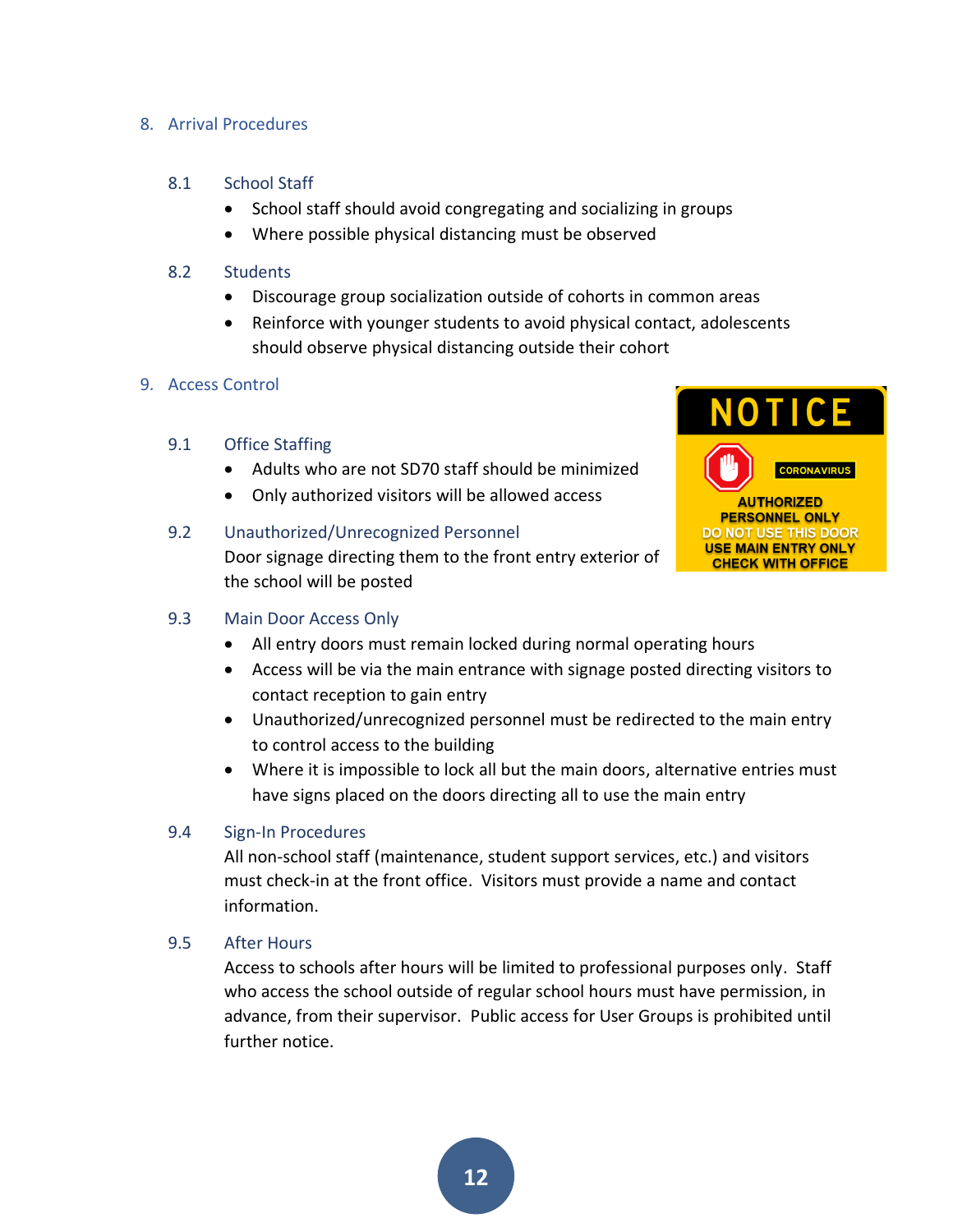#### <span id="page-13-0"></span>10. Reporting to Public Health

It is important for school staff to report unusual absenteeism patterns or symptoms in staff or children who recently attended the school. It is recommended that notification to Public Health occur in outbreaks or unusual situations, such as when absenteeism of students/children or staff is greater than would be expected (10%), or severe illness is observed.

The District will notify Public Health of any COVID-19 related reported concerns.

#### <span id="page-13-1"></span>11. Sick Child or Staff Procedures

#### IF STUDENT DEVELOPS COVID19-LIKE SYMPTOMS AT SCHOOL

An Administrator or delegate will:

- Provide a disposable non-medical mask if tolerated
- Contact the student's parent or caregiver to pick them up as soon as possible
- Where possible, maintain a distance of 2 metres from the ill student. If not possible, staff may wear a mask if tolerated, or use a tissue to cover their nose and mouth



- Provide the student with tissues to cover their coughs or sneezes. Throw away used tissues as soon as possible and perform hand hygiene
- Avoid touching the student's body fluids (e.g., mucous, saliva). If you do, practice diligent hand hygiene
- Once the student is picked up, practice diligent hand hygiene
- Staff responsible for facility cleaning must clean and disinfect the space where the student was separated and any areas used by them (e.g., classroom, bathroom, common areas)
- Contact 8-1-1 or the local Public Health unit to notify them of a potential case and seek further input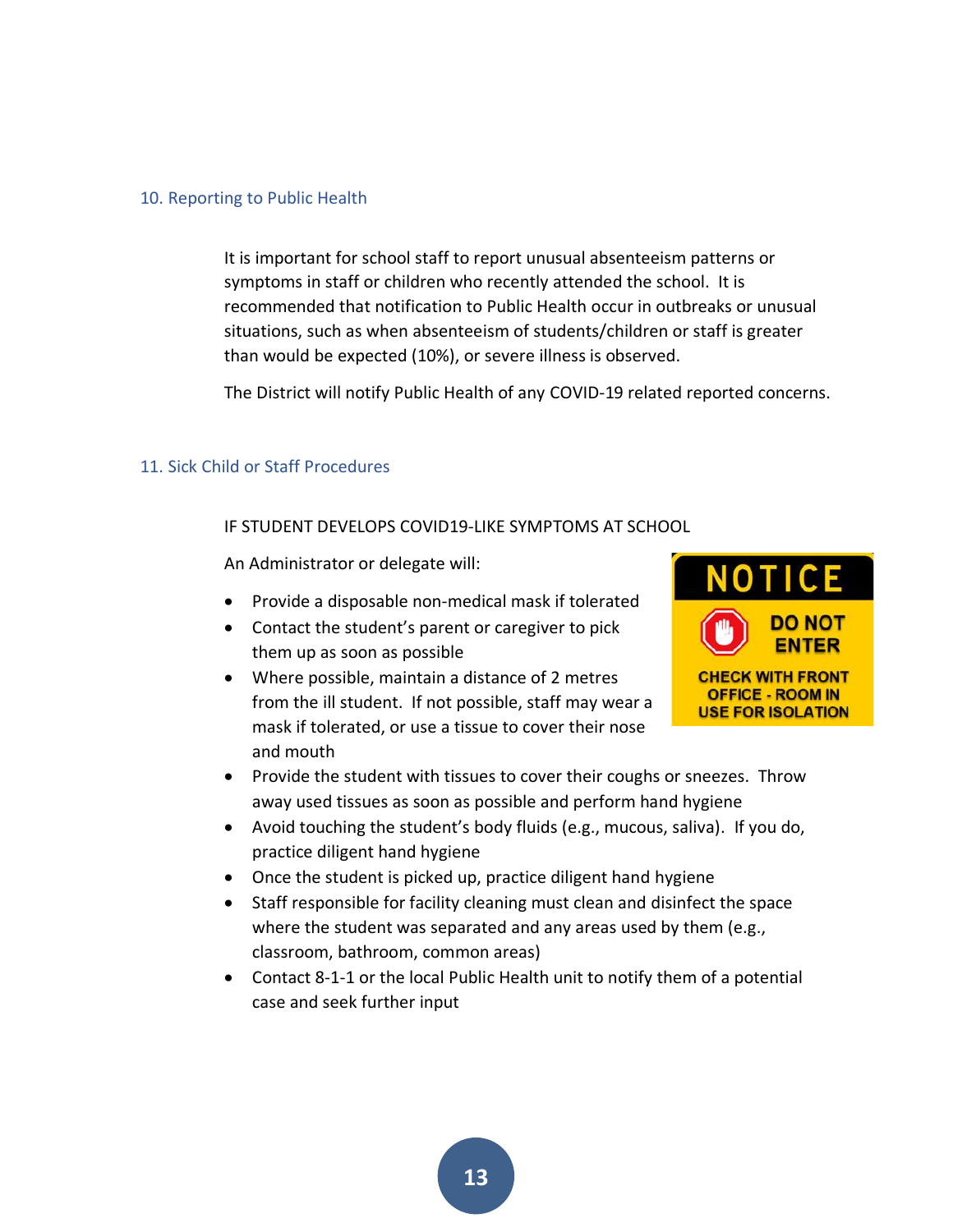#### IF STAFF DEVELOPS COVID19-LIKE SYMPTOMS AT WORK:

Staff should go home as soon as possible. If unable to leave immediately:

- Symptomatic staff should separate themselves into an area away from others
- Maintain a distance of 2 metres from others
- Use a tissue or mask to cover their nose and mouth until they are able to leave
- Staff responsible for facility cleaning must clean and disinfect the space where the staff member was separated and any areas used by them (e.g., classroom, bathroom, common areas)
- Contact 8-1-1 or the local public health unit to seek further input.

If a student or staff member is assessed by their family physician or nurse practitioner and it is determined that they do NOT have COVID-19, they may return to school once symptoms resolve.

#### <span id="page-14-0"></span>12. First Aid

Although the risk of virus transmission from an asymptomatic (no symptoms) person is low, first aiders must use face shields, gloves and masks when rendering first aid (see Section 7).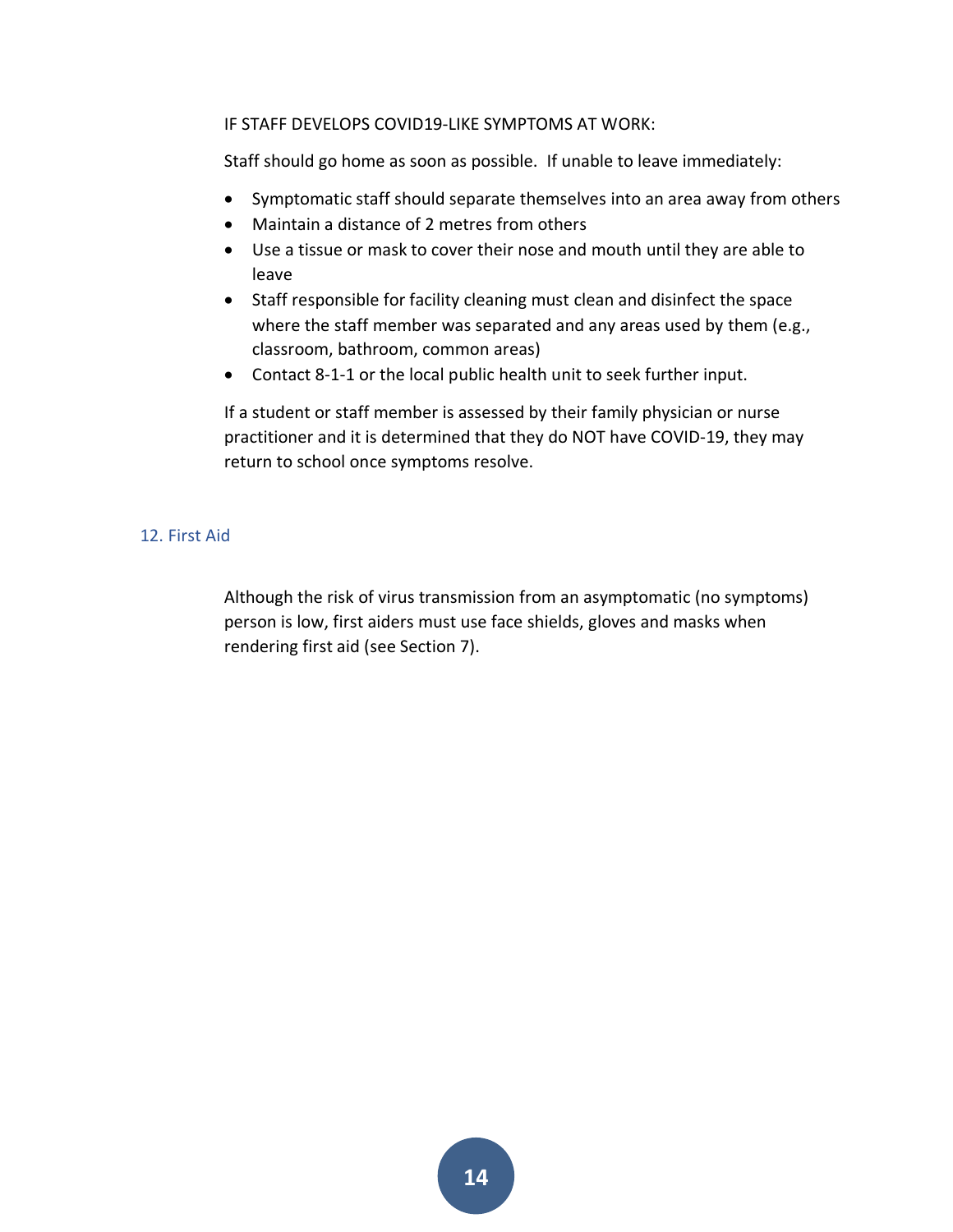#### <span id="page-15-0"></span>Appendix A: Hand Washing Protocol

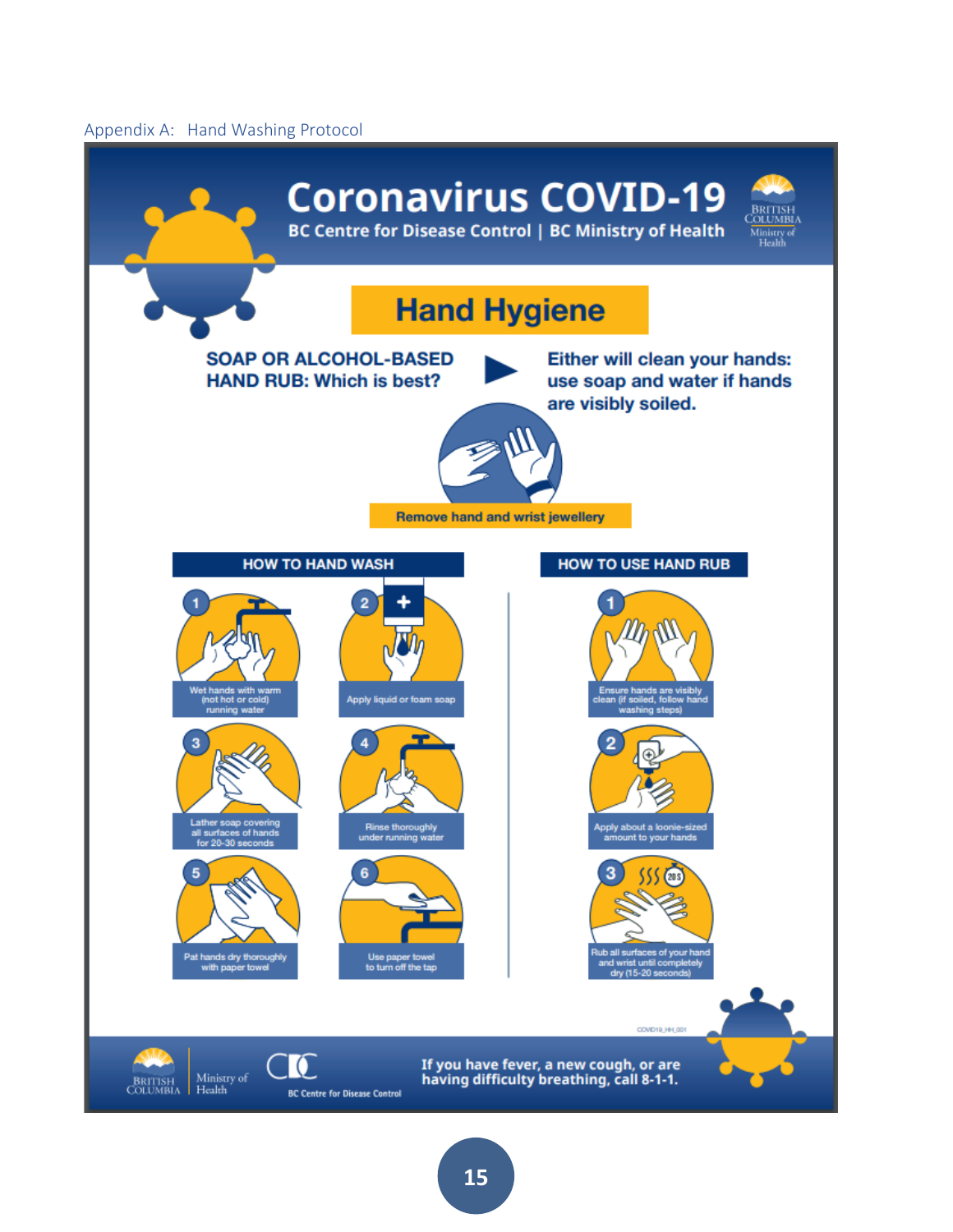#### <span id="page-16-0"></span>Appendix B: Physical Distancing